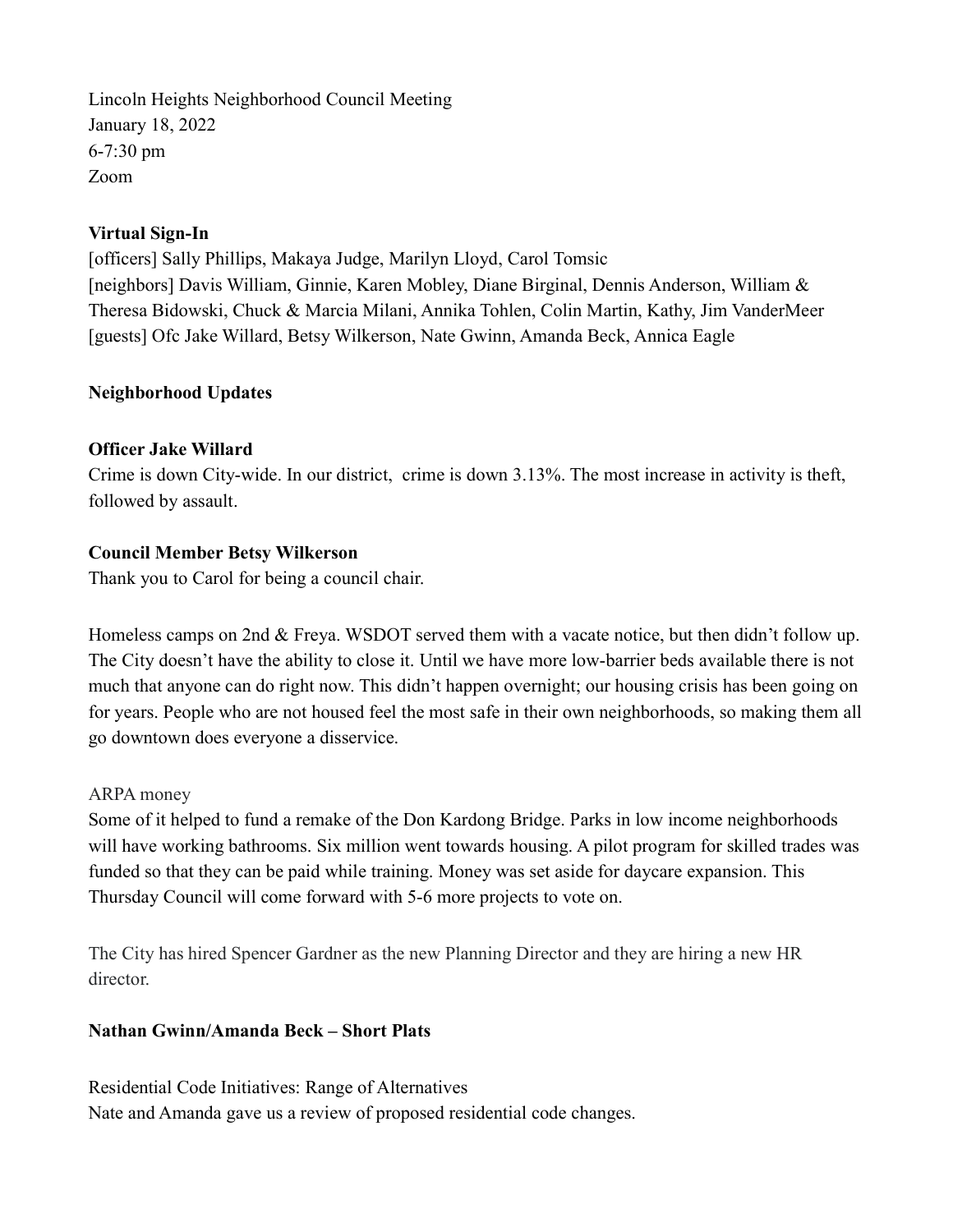These development code adjustments are meant to work within the existing comprehensive plan. They have worked closely with neighborhoods to develop profiles of each neighborhood. The Housing Action Plan spelled out suggestions which included "increasing housing supply". There are actions which the City can take to meet this goal. There are a range of housing types; single family, small multi-family, large multi-family, accessory dwelling. In the past, there have been many code amendments that set precedent for a move towards cottage housing and detached accessory units to try and expand housing options. Today's proposed amendments would come in two phases. Below are some of the main proposed changes.

\*More flexibility in terms of lot size changes, and a quicker, easier permitting process.

\*Accessory Dwelling Units (aka Mother-in-law units) would have more flexibility with design, possibly not a requirement for owner occupancy.

\*Duplex/attached house requirements will be looked at to create updated design standards and find out what areas might be appropriate to build these. The City would like to encourage building of attached housing, so they may expand the number of units which are attached without requiring a planned unit development.

\*They are looking at the permit process for short subdivisions (up to nine lots). They would like to explore reducing time and/or cost of this process. They may also reduce notification methods, and potentially make it so that neighbors don't need to have notice for public comment at all.

\*The City is looking into permitting short term rental codes everywhere which would encourage legalizing existing short-term rentals so that they can be regulated.

\*The final code change being proposed is related to environmental review. They are considering allowing exemptions for minor new construction (as permitted in the WAC). What that might look like might be that a project could go forward with NO SEPA notice going out to agencies including Tribes and environmental agencies.

Concerns or comments about this projects can be sent to  $developmentcode(@spokanecity.org)$ Detail about the proposed housing code changes can be found at: https://my.spokanecity.org/projects/shaping-spokane-housing/

#### Dennis Anderson- Community Garden update

The garden is coming along well. This year, they are adding ten more boxes. They are recruiting gardeners for this upcoming year. The NewTech program is building a 10x16 shed for the garden and the new garden beds! They will deliver these items in the spring of this year. There is a garden luncheon scheduled in March as a fundraiser. They will have master gardeners as guest speakers. The event is on March 24th at 10:30 AM, and tickets are \$25/person and can be purchased through the Southside Community Center.

#### Approve Minutes

Approval of November and December minutes motioned by Carol.